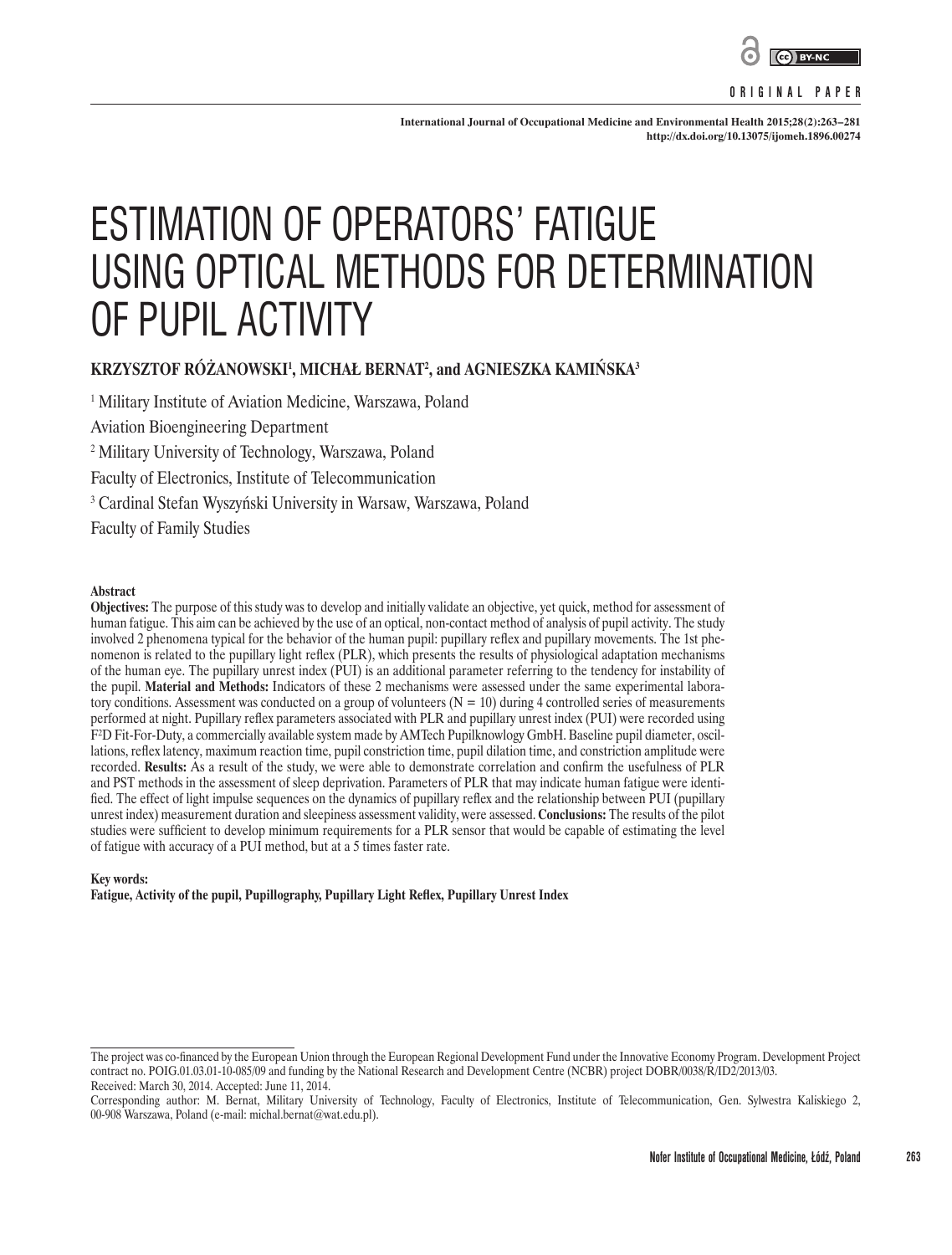## **INTRODUCTION**

The authors' experience in the design of microsensory measurement solutions and psychophysiological signals forms the basis of this research [1–6]. Their research focuses on the development of non-contact sensors allowing for a continuous analysis of fatigue under changing conditions (drivers, engine drivers, crane operators) or even extreme environment (typical of emergency rescue services, soldiers, commercial and military pilots).

Research work utilized a commercial measuring system with sensors that are an interesting combination of hardware and software solutions. This specific class of optical sensors, based on visual image analysis, is used in pupillometry and enables identification of eye movements, parameters associated with eye shadowing, and dynamics of the pupillary response. The evaluation of pupil motion provides functional information about the autonomous nervous system [7]. The pupillary light reflex (PLR) is a response of the iris to changes in the intensity of light falling on the retina. This reflex is modulated by the state of eye accommodation, as well as sensory and emotional factors. Iris constrictor and relaxant muscles are the effectors that maintain a constant level of illumination of the retina. Time characteristics of the pupillary reflex depend on the state of the autonomic nervous system (ANS), the sympathetic nervous system (SNS), and the parasympathetic nervous system (PNS) (Figure 1).

Circular and radial muscles control the size of the pupil. The former are innervated by parasympathetic fibers, and the latter by sympathetic fibers. Thus, radius of the pupil is controlled by the sympathetic and parasympathetic autonomic nervous systems, in response to environmental light – a mechanism called the pupil light reflex. Therefore, the pupillary radius response to an external light stimulus may provide an indirect means to assess the integrity of neuronal pathways controlling pupil size.

Sympathetic stimulation of  $\alpha$ -1 adrenergic receptors causes contraction of the radial muscle and subsequent



**Fig. 1.** Components of the mechanisms controlling pupil behavior

dilatation of the pupil (mydriasis). Conversely, parasympathetic stimulation causes contraction of the circular muscle and constriction of the pupil (miosis). The pupillary reflex is mediated by acetylcholine and noradrenaline, causing miosis and mydriasis, respectively. Thus, changes in the pupil size in response to a light stimulus are based on a functional equilibrium between sympathetic and parasympathetic activity.

It is reasonable to expect that the overall condition of the autonomic nervous system will affect the pupillary response to a stimulus of light. Parasympathetic dysfunction may cause relative mydriasis of the pupil in light conditions and diminished constrictor reflexes with or without pupillotonia, which is thought to result from aberrant reinnervations. Sympathetic dysfunction may cause relative miosis of the pupil in the dark, increased re-dilatation lag and attenuation of the startle reflex [8].

Pupillometry was initially used in ophthalmology [9]. The size of the pupil is crucial for interpretation of perimetry of the visual field, electroretinography and the preoperative assessment for refractive surgery [10]. It is also utilized in neuro-ophthalmology for the assessment of lesions of the afferent or efferent nervous pathways [11]. The PLR has already been studied to detect a PNS defect in different conditions: alcoholism, diabetes, AIDS, depression, anxiety, drug addiction and schizophrenia. Pupillography is also being utilized in research on the Alzheimer's and Parkinson's diseases [12]. Since pupillary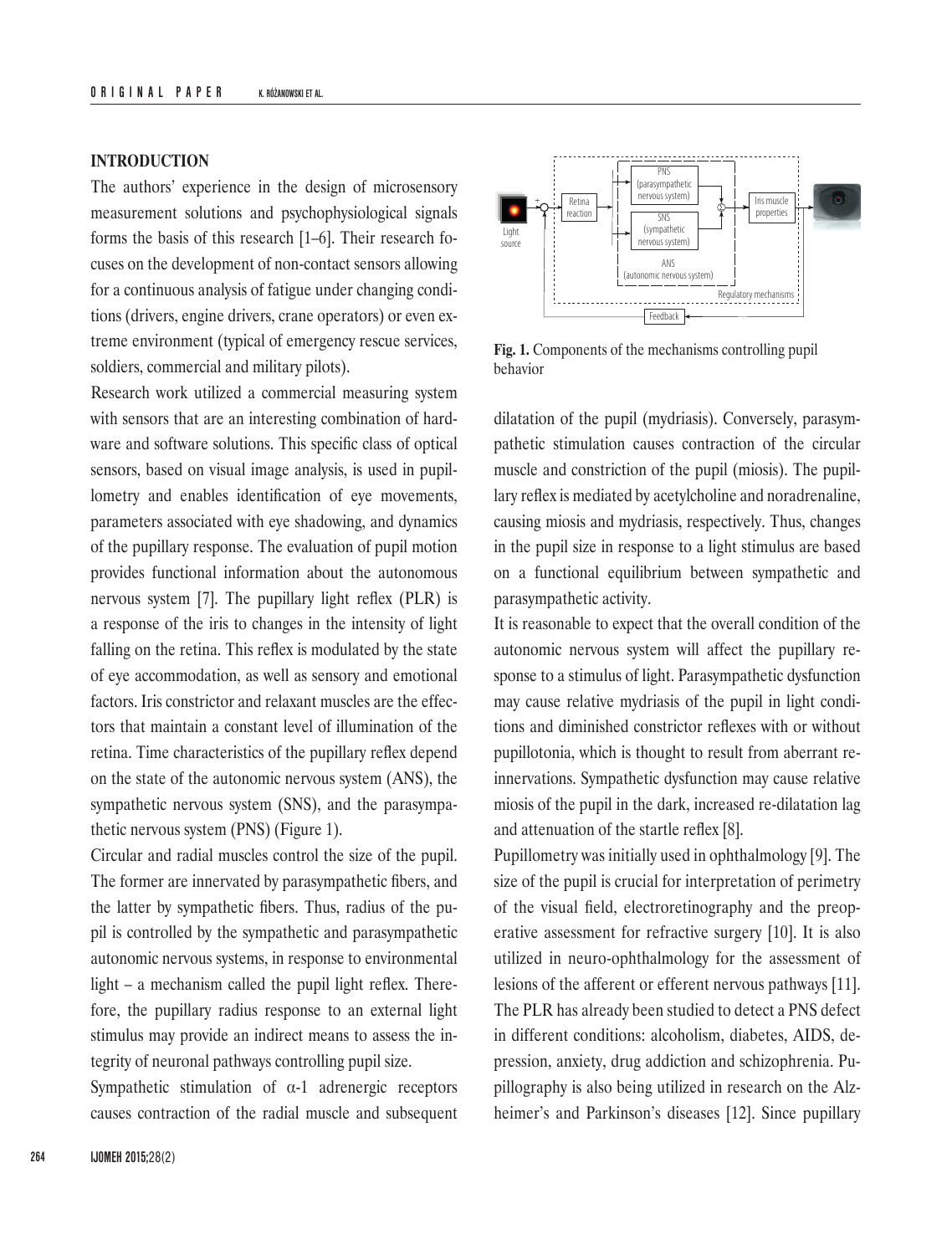dilation is regulated autonomically, an effort was made to use this method as a valid measure of pain [13]. Research using pupillometry is being carried out to assess alertness in hypersomnolent patients. Observation of pupil behavior is also used in clinically sleepy patients [14], as well as in the assessment of cardiac autonomic function in athletes [15].

As shown, this method has a variety of clinical applications. Furthermore, the identification of pupil dynamics is also the subject of research concerning monitoring of various areas of human behavior [16–18]. This is mainly due to the possibility of assessment of the human psychophysiological status influenced by the level of sleepiness or alertness through the so-called fatigue wave, which is the basis of pupillographic sleepiness test (PST) [19]. The size of the pupil is predominantly controlled by sympathetic inhibition of the parasympathetic Edinger-Westphal nuclei. Spontaneous changes in pupil size are mainly the effect of reduced central sympathetic activity. Fatigue waves are slow rhythmic oscillations of the pupil size observed in the darkness in a state of reduced alertness. The PST test should be conducted in complete darkness (infrared goggles) and silence for 11 min. During the test, the patient should be placed in a comfortable sitting position. The result of the frequency analysis by Fast Fourier Transformation is given in a power value for the frequency range of  $\lt$  0.8 Hz as a mean of the entire measurement.

In their study, the authors made use of another parameter referring to the tendency of the pupil for instability, i.e., the pupillary unrest index (PUI) (rPUI® is determined by AmTech, it will be used interchangeably with PUI for the remainder of this article). It is defined by cumulative changes in the pupil size based on the mean values of consecutive data sequences [20,21].

In summary, the increasing oscillations of pupillary movement are a result of reduced activity of the sympathetic nervous system. Decreasing SNS activity leads to changes

in the dynamics of PLR parameters, such as prolonged pupil dilation, increased amplitude of contraction and prolonged overall duration of the reflex.

Current literature lacks publications comparing the parameters of PST, such as PUI, with pupillary reflex parameters or the interpretation of these ratios with respect to sensory or mental fatigue. There are several predefined parameters describing the PLR. Parameters that were used in this analysis are those provided by F²D Fit-For-Duty device by AMTech, which was used in this research. These parameters are presented in Figure 2. Latency (L) describes the delay between the light impulse and pupil reaction, duration of reaction (DR) is the time to reach the minimum diameter, time of minimum diameter (TMD) refers to the length of time during which the diameter is less than 50% of the initial value, 2/3 contraction interval (2/3 CI) refers to the time at which the amplitude reaches 1/3 of the value in the contraction phase, 1/3 redilatation interval (1/3 RI) represents the time at which the amplitude reaches 1/3 of the value in the redilatation phase, and amplitude (A) defines the difference between the maximum and the minimum value of the diameter [22,23].

The authors conducted a study analyzing parameters defined in Figure 2 in an attempt to assess the strength of the relationship between PLR and PST parameters.

## **MATERIAL AND METHODS**

#### **Experimental design**

The object of the study was to identify and verify changing PLR behavior in relation to the PUI factor (calculated on the basis of the PST test) described in the literature. The 1st phase of the study was preceded by a series of experiments using the commercially available F²D Fit-For-Duty device by AMTech.

The F²D recording of spontaneous and involuntary pupil movements in the darkness is the simplest method to objectively measure and evaluate the level of sleepiness. The system includes infrared goggles, which are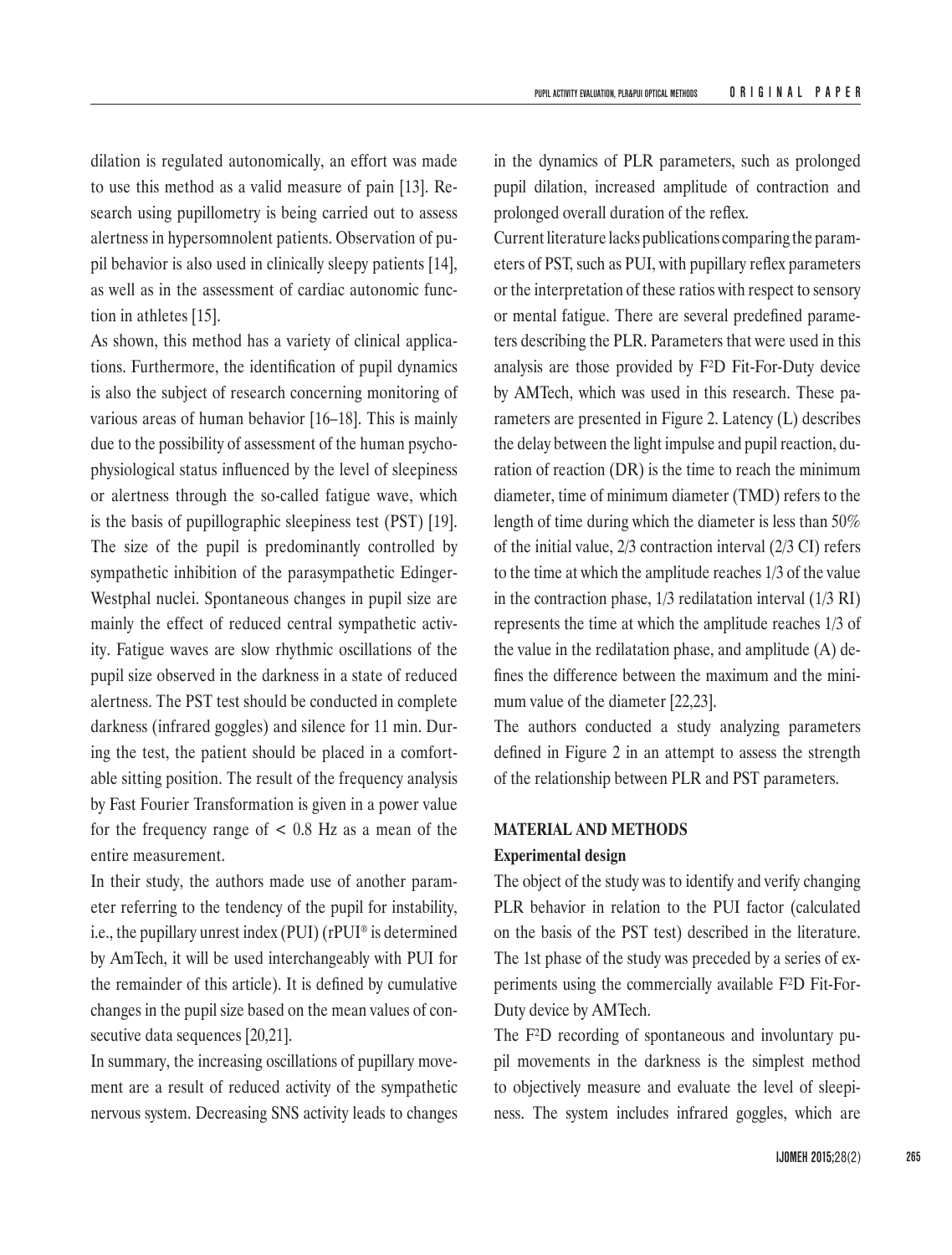#### **ORIGINAL PAPER** K. RÓŻANOWSKI ET AL.



PLR – the pupillary light reflex.

**Fig. 2.** Changes in pupil diameter in response to a light pulse with the description of selected parameters to characterize these changes – average of all PLR measurements: a) left eye, b) right eye

used to conduct PUI measurements. Sampling frequency equals 25 Hz, with spatial resolution of 0.05 mm.

The experimental model assumed verification of PLR parameter usability in correlation with the results of pupillography sleepiness test. For each subject, the tests were conducted 4 times during the night hours at 2.5-h intervals. Experiments were conducted using truck simulator SYMSAM-2. The simulator made by ETC-PZL Aerospace Industries is a fully functional driving simulator that includes: driver's panel, virtual environment module, instructor/system operator panel and simulation software. It contains all the steering features, dashboard and a rear-view mirror simulation system. It is equipped with a 3D image-generating computer system and a color virtual reality environment seen by the driver. Images are projected onto a flat 3-panel screen located 250 cm from the driver's seat back panel.

Additionally, FlexComp Infinity monitoring system was used. It offers 10 high-speed channels (2048 samples/s) and communicates with Thought Technology sensors. During the experiment sensors that specialize for: electrocardiography (EKG), skin conductance, skin temperature, respiration waveform, and blood volume pulse waveform were connected.

The sensors pass signals to the host computer via the microprocessor-controlled FlexComp Infiniti encoder unit. The encoder samples the incoming signals, digitizes, encodes and transmits the sampled data to the TT-USB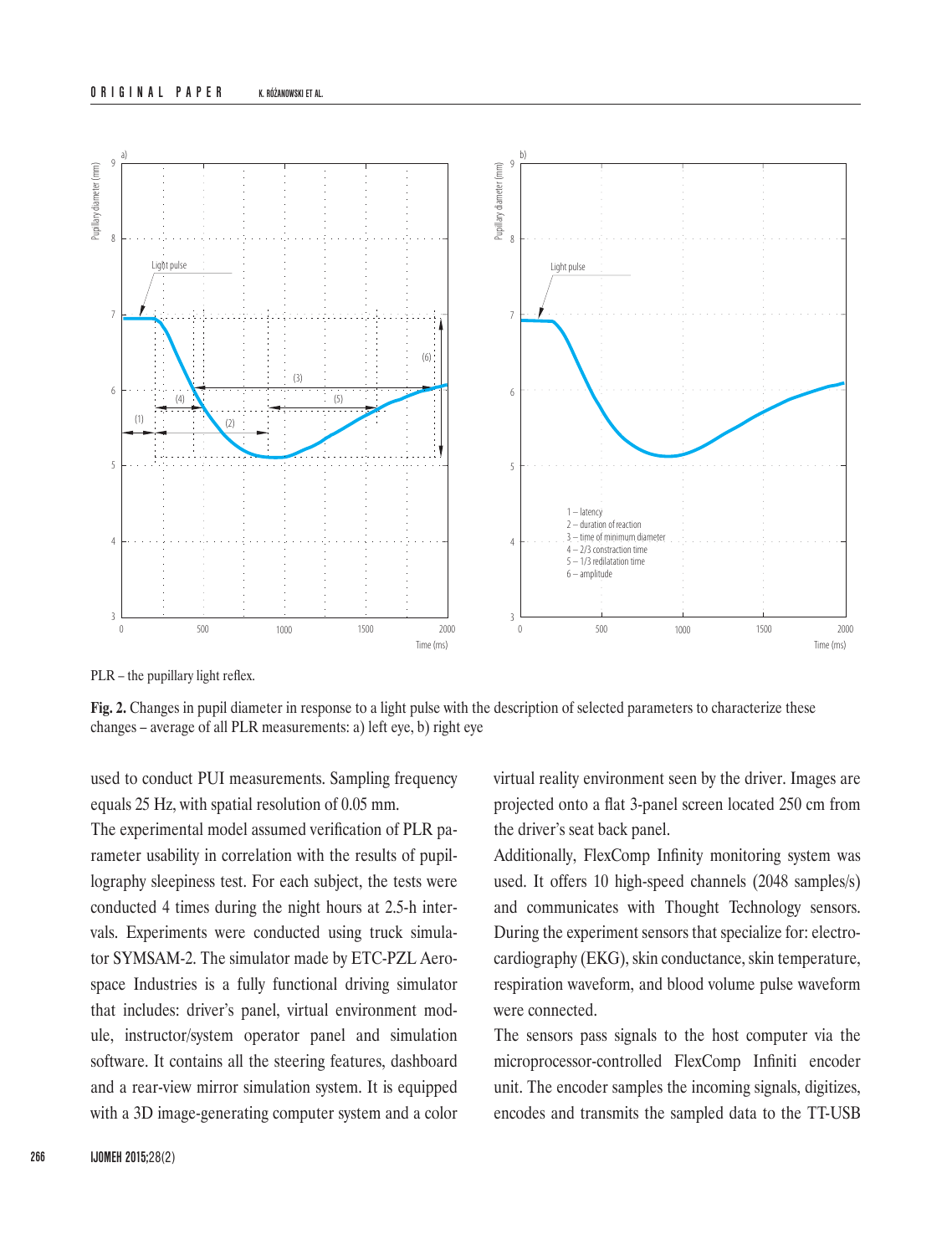interface unit. A fiber optic cable is used for transmission, providing maximum freedom of movement, signal fidelity, and electrical isolation. Due to the ability to view data in online mode, the subjects were monitored for their ability to participate in the subsequent phases of the experiment. Their psychophysical ability was verified using Piórkowski and cross devices (APK apparatus – visual-motor coordination test device).

Data obtained from the simulator were not directly used in the analysis. The simulator was used to standardize the behavior during the 4 monitored tasks. The observation test recorded events such as spotted pedestrians, trucks and cars, and traffic light changes at an intersection where the car simulator was placed. The study subjects were not aware of the fact that the obtained results were not the main object of the study.

# Study subjects

Research was performed at night on a group of 10 volunteers in a laboratory environment. Their mean age was 27±0.4 years. Each study participant was informed about the study design and provided an informed consent [24]. On the day of the experiment, the participants abstained from caffeine intake of any form for at least 4 h before the test and for the entire duration of the test. Additionally, in accordance with methodology requirements, each participant spent 7–8 h resting the night before the study. Each participant performed the test 4 times (Task 0, Task 1, Task 2, Task 3) between 11:00 p.m. and 6:30 a.m.

## Experimental procedure

Measurement of the participants' PLR and PST was one of the elements of the experiment. It also included assessment of the subjective level of fatigue using Japanese Questionnaire and the level of alertness measured by SSS (Stanford Sleepiness Scale), which is a quick and easy way to assess a person's level of alertness. The test using

the APK apparatus was also performed. The device is intended for psychological tests for e.g., drivers and heavymachinery operators in terms of the speed of psychomotor reaction at an imposed or random rate, eye-hand coordination skills, perception of speed and accuracy, timelimited decision-making and resistance to fatigue. Simple psychological tests were designed only to control psychomotor ability throughout the study. They did not have an impact on the main objective of the experiment.

Measurements utilizing the goggles began with a PST test lasting 11 min as required by the procedure. Next, after a 2-min interval, PLR test commenced.

The pupillary light reflex measurement was performed on both eyes, which were subjected to a series of 5 flashes at 30-s intervals. A block diagram of the experimental model is presented in Figure 3. Repeated eyeball stimulation with a source of light is the result of work performed by researchers on the measurement of physiological parameters [25]. The right eye was subjected to light stimuli first. The duration of pupillary reflex measurement was 150 s. Then, over a period of 60 s, the system switched to the left eye, which similarly to the right eye, was subjected to a series of 5 impulses of light over a period of 150 s. The entire process was carried out with the subjects wearing goggles to ensure the same measurement conditions, mainly in terms of accommodation.

Each measurement ended with a short 5-minute session in the truck simulator, during which the subjects had to observe the intersection and memorize the number of traffic light changes, the number of pedestrians passing through the intersection, the number of passing motorcyclists, cars and trucks. The vehicle was immobilized, with active control systems, visualization and sound.

Due to the fact that the PST is a well-established method utilized in sleep research/medicine and consists of an 11 min recording of pupil diameter by infrared video pupillography, the PUI factor was used as a reference for verification of the analyzed pupillary reflex parameters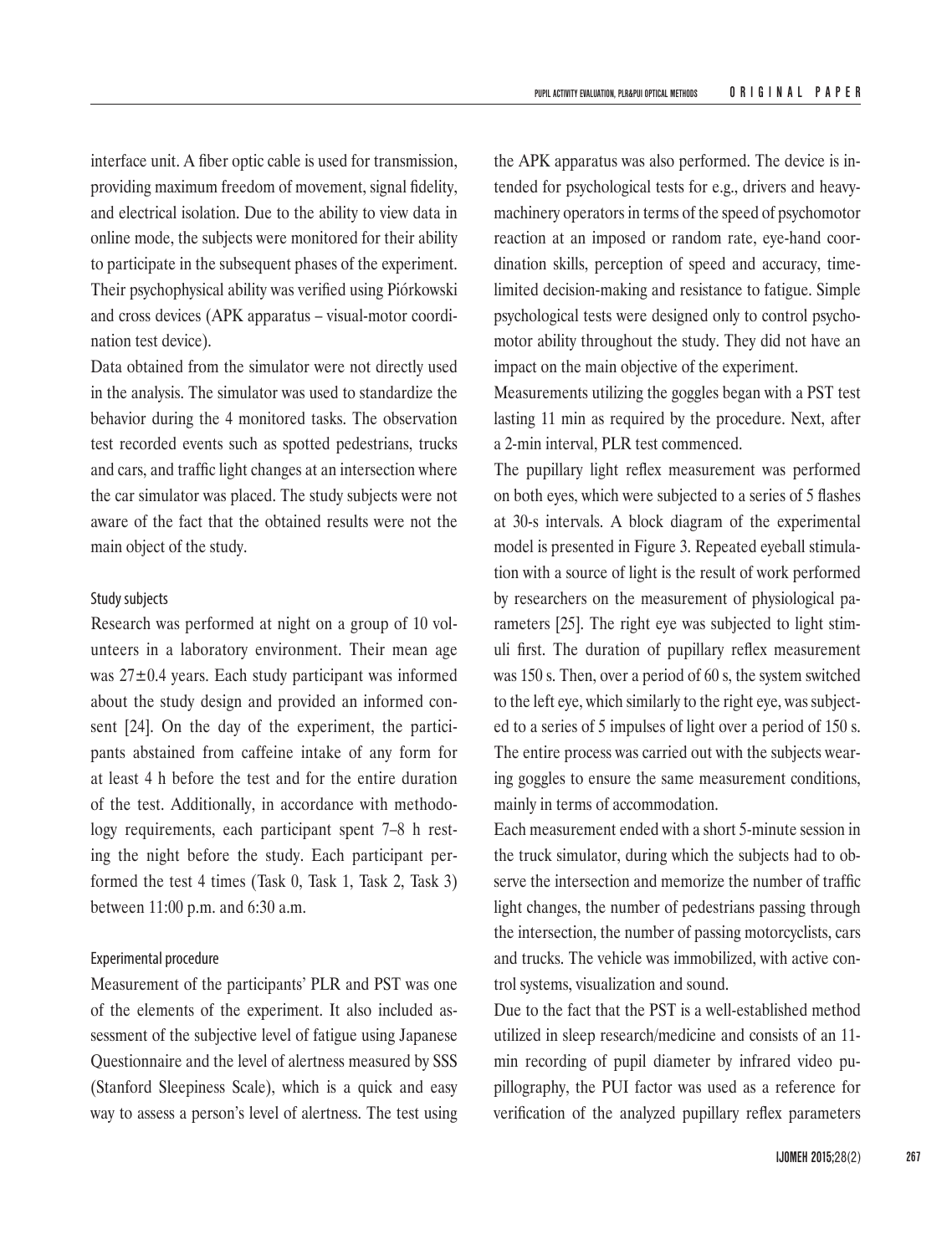

MP 0 – measuring point 0: daily; MP 1 – measuring point 1:  $\sim$  11:00 p.m.; MP 2 – measuring point 2:  $\sim$  1:30 a.m.; MP 3 – measuring point  $3:$   $\sim$  4:00 a.m.; MP 4 – measuring point 4:  $\sim$  6:30 a.m. PBAO – oculomotor activity examination subsystem.

**Fig. 3.** Block diagram of the experimental model – the pilot study phase

in the assessment of the level of sleepiness and reduced concentration.

## **STATISTICS**

The fundamental purpose of the statistical analysis was to estimate the change in the values obtained using the PLR and the PST in subsequent measurements (4 sets of measurements over the duration of the experiment – Task variable). A number of fundamental (Tables 1–3) and supporting (Tables 4 and 5) analyses was performed, along with a presentation of the behavior of the analyzed variables (Figures 4–7, 8a, 9 and 10).

Statistical analysis was performed using classic statistical methods based on the variance analysis. A single-index multivariate testing in the initial analysis of a given PLR data was performed. Based on these results, the variables that changed significantly in subsequent observations were identified. A single-index univariate analysis was performed for this subgroup of variables. A *post hoc* analysis (test: least significant differences – LSD, Scheffe, Tukey HSD and Bonferroni) was performed to collect detailed information about the nature of changes in the individual variables analyzed. The factors used in the analysis were those defined by the variables Task, Eye, Profile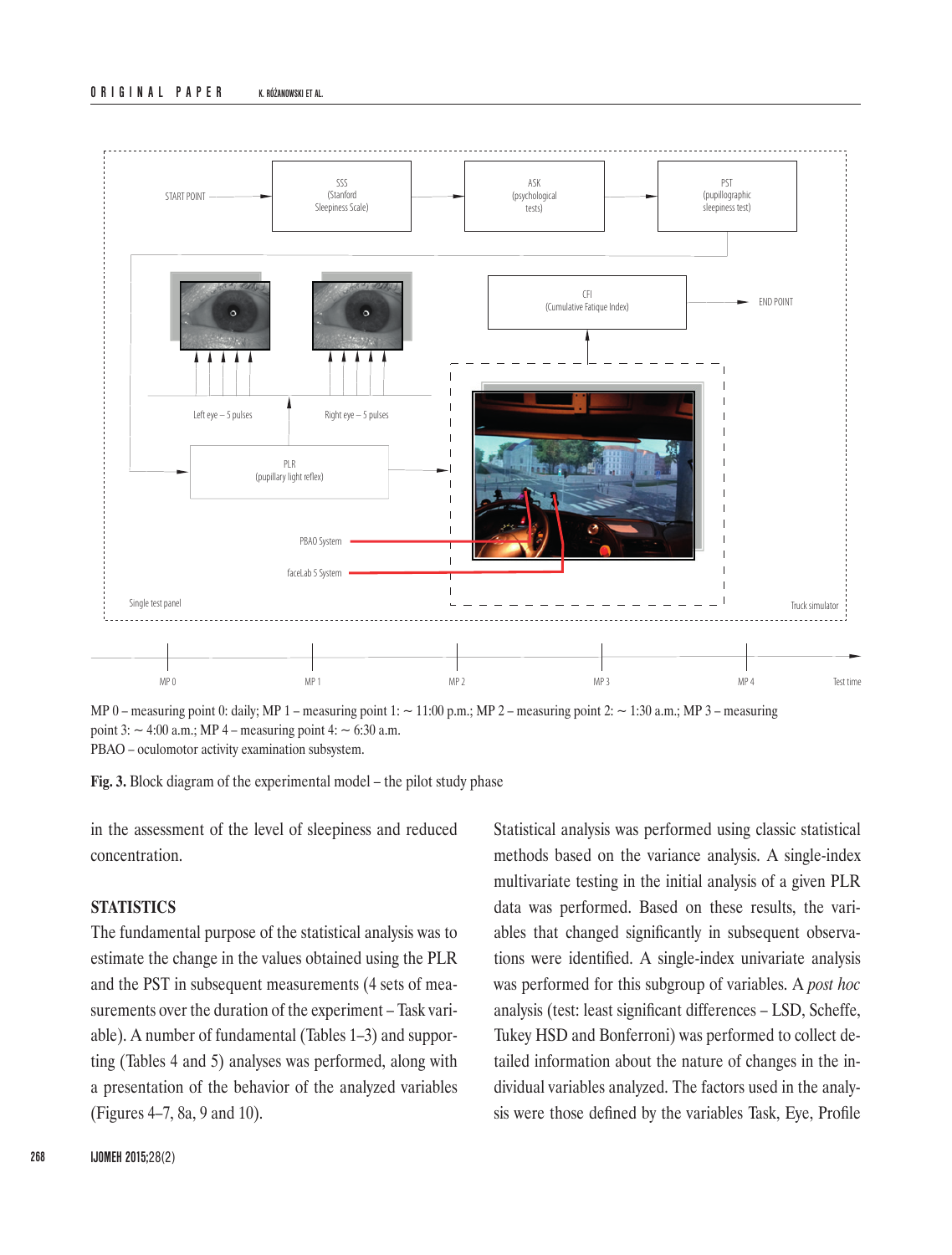**Table 4.** Changes in statistically significant relative amplitude (RA) and contraction velocity (CV) parameters in response to the number of light pulses, in terms of the task variable

| Task     | PLR measurements | Relative amplitude |      |  |
|----------|------------------|--------------------|------|--|
|          | (n)              | М                  | SD   |  |
| $\left($ | 100              | 24.21              | 5.11 |  |
|          | 100              | 25.53              | 5.28 |  |
|          | 100              | 26.22              | 5.36 |  |
|          | 100              | 27.28              | 5.47 |  |

**Table 1.** Relative amplitude of pupillary contraction at subsequent measurement points (Task 0–3)

PLR – pupillary light reflex; M – mean; SD – standard deviation.

**Table 2.** Contraction velocity at subsequent measurement points (Task 0–3)

| Task | <b>PLR</b> measurements | Contraction velocity |      |  |
|------|-------------------------|----------------------|------|--|
|      | (n)                     | М                    | SD   |  |
|      | 100                     | 3.98                 | 0.82 |  |
|      | 100                     | 4.21                 | 0.89 |  |
|      | 100                     | 4.29                 | 0.83 |  |
|      | 100                     | 4.49                 | 0.87 |  |

Abbreviations as in Table 1.

**Table 3.** Results of the *post hoc* analysis (least significant differences test – LSD test) for rPUI\_relative

|          |  | LSD test - rPUI relative |       |
|----------|--|--------------------------|-------|
| Task     |  |                          |       |
| $\theta$ |  |                          |       |
|          |  |                          |       |
| 2        |  |                          | 0.002 |
|          |  | 0.002                    |       |

rPUI – pupillary unrest index.

(sequence of light excitation). Table 3 shows the LSD test results for the Task factor.

An identical scheme was adopted for the analysis of PUI data. The only difference was that the tests were performed for the variables Task and Window. Anova analysis was performed using data obtained from the SSS and the psychological tests (for the Number variable). Manova analysis utilized the results of the psychological tests (for

| RA                  |          | CV                  |          |
|---------------------|----------|---------------------|----------|
| light pulses<br>(n) | $P_{RA}$ | light pulses<br>(n) | $P_{CV}$ |
| 1                   | 0.591    | 1                   | 0.188    |
| $\overline{2}$      | 0.093    | $\overline{2}$      | 0.077    |
| 3                   | 0.013    | 3                   | 0.027    |
| 4                   | 0.003    | 4                   | 0.003    |
| 5                   | 0.001    | 5                   | 0.001    |

 $p_{RA}$  – relative amplitude p value;  $p_{CV}$  – contraction velocity p value.

**Table 5.** Pupillary unrest index (rPUI®) estimation error ( $Err_{\text{perII}}$ ) with time-limited measurement

| Window |        |        | $\mathrm{Err}_{\text{rPUI}}$<br>$(\%)$ |        |        |
|--------|--------|--------|----------------------------------------|--------|--------|
|        | total  | Task 0 | Task 1                                 | Task 2 | Task 3 |
| 1      | 100.00 | 100.00 | 100.00                                 | 100.00 | 100.00 |
| 2      | 75.68  | 81.75  | 81.50                                  | 78.50  | 67.02  |
| 3      | 57.46  | 55.21  | 64.81                                  | 48.29  | 63.11  |
| 4      | 43.59  | 32.63  | 51.98                                  | 36.28  | 51.28  |
| 5      | 27.47  | 23.01  | 39.96                                  | 19.26  | 30.61  |
| 6      | 18.19  | 16.24  | 31.93                                  | 12.70  | 16.94  |
| 7      | 5.81   | 7.29   | 14.45                                  | 3.29   | 2.85   |
| 8      | 0      | 0      | $\left( \right)$                       | 0      | 0      |

the Reaction Time variable). Throughout the analysis, the Task variable was the most important factor analyzed. Variance analysis assumed that the dependent variables were expressed in at least the interval scale. Additionally, the dependent variables should follow normal distribution within the groups. The 2nd objective was verification of homogeneity (equality) of variance. Error variance (sum of squares – SS error) was calculated by adding the sum of the squares within the groups. If the variance of the 2 groups was different, it was not appropriate to add them together and the variance within the group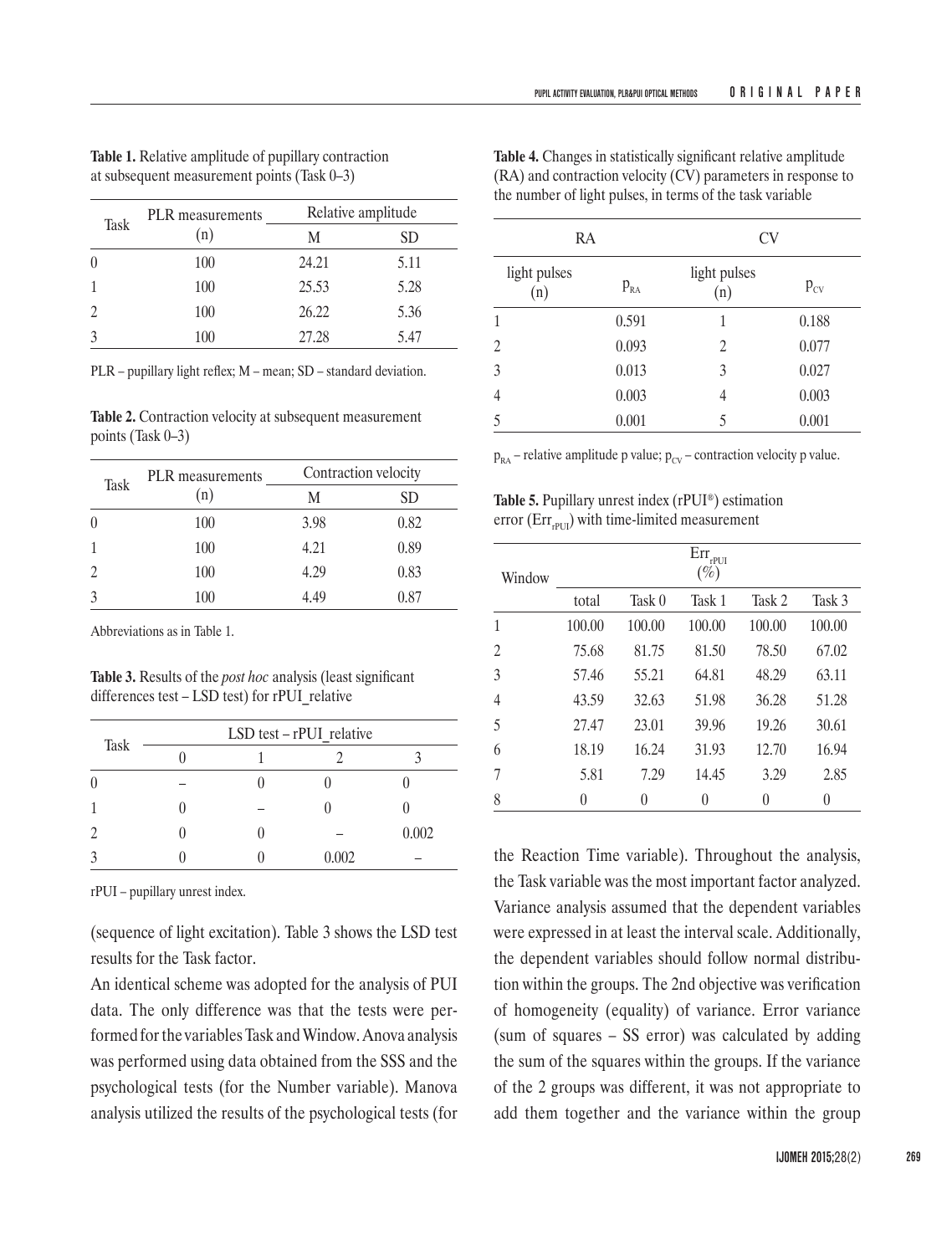

**Fig. 4.** Graph changes: a) amplitude of contraction, b) rate of pupillary constriction in subsequent stages of measurement

could not be estimated (because there was no common variance).

The study tested the assumptions of Anova/Manova analysis, i.e., deviation from normal distribution of the individual dependent variables within the groups (defined as Task, Profile, Window, Eye variables) by means of the Kolmogorov-Smirnov and Shapiro-Wilk test. Levene's test was used to assess homogeneity of variance. The analysis of variables from PLR, SSS and psychological tests presented in this work



**Fig. 5.** a) Pupillary Unrest Index (rPUI®) value, b) relative change of rPUI®, at subsequent measurement points

indicates that the values of these statistical tests did not produce statistically significant results that would allow for the rejection of the hypothesis of normal distribution and homogeneity of variance. Skewness values for the individual variables were in the range of  $-0.430-$ 0.011. A slight deviation from the norm was observed in the rPUI® variable, for which the maximum value of skewness was 0.741. All the analyses were performed using Statistica 10 PL software.

Figures below show PLR source signals (Figure 11) with labeled vector changes and PUI for measurement sequences (Figure 12). Individual pupil behavior is shown, including significantly different baseline pupil diameter. This formed the basis for the analysis, the results of which are discussed later in this article.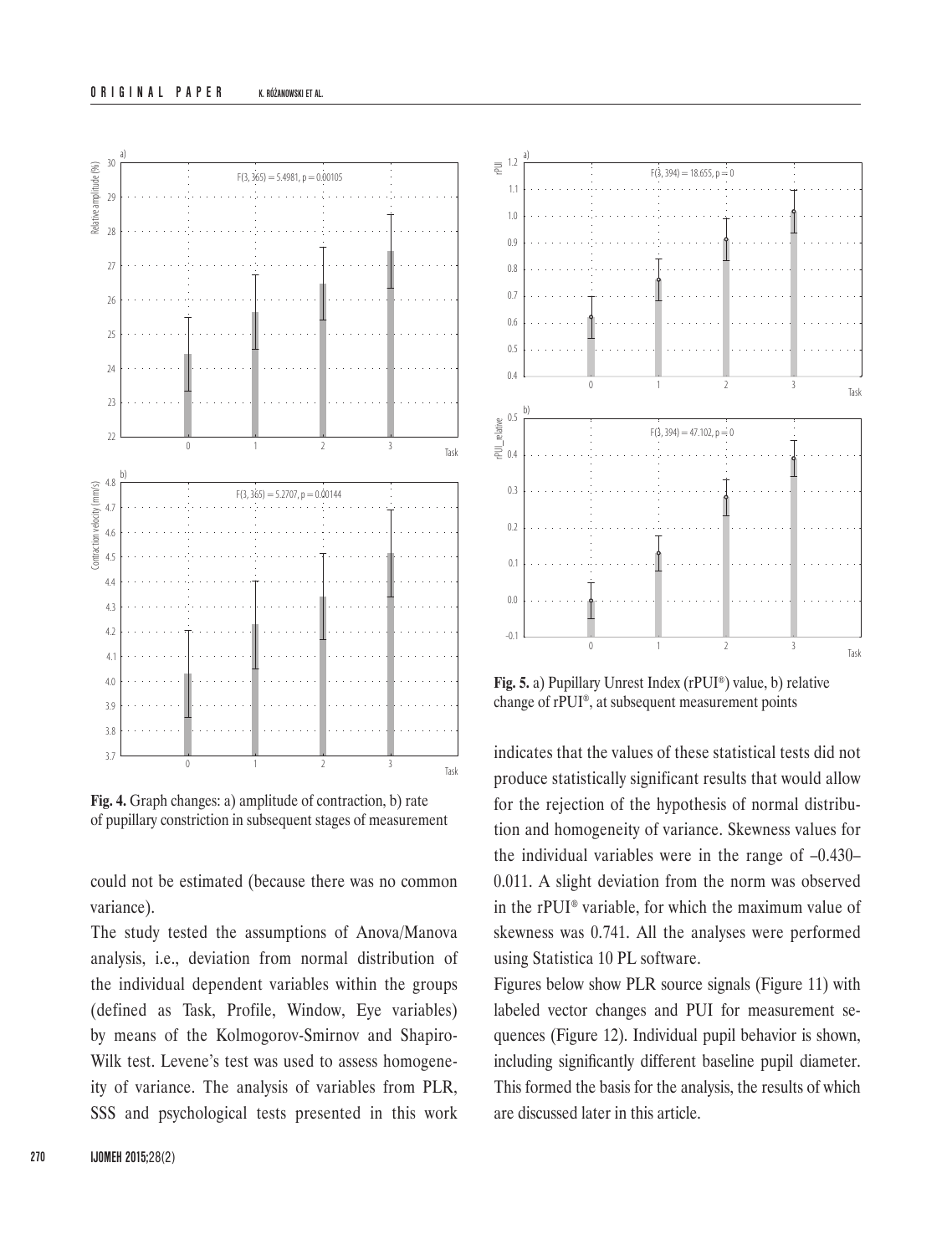

**Fig. 6.** Parameters: a) relative amplitude and b) contraction velocity generated for 5 subsequent pupillary light reflex (PLR) impulses (Imp)

# **RESULTS**

The results of the pupillary reflex analysis are located at the beginning, because they constitute the most important element of the analyses. Statistical analysis of a series of detected pupillary reflex parameters was performed. These parameters are presented in Table 6.



**Fig. 7.** Relative change: a) pupillary contraction amplitude, b) rate of pupillary constriction, for a single participant in subsequent stages of measurement

A univariate, multi-dimensional analysis of variance was performed. The purpose of the analysis was to demonstrate changes associated with the subject's fatigue by using the PLR method during the experiment.

Figure 4 presents the results for 2 parameters relative amplitude (RA) and contraction velocity (CV), which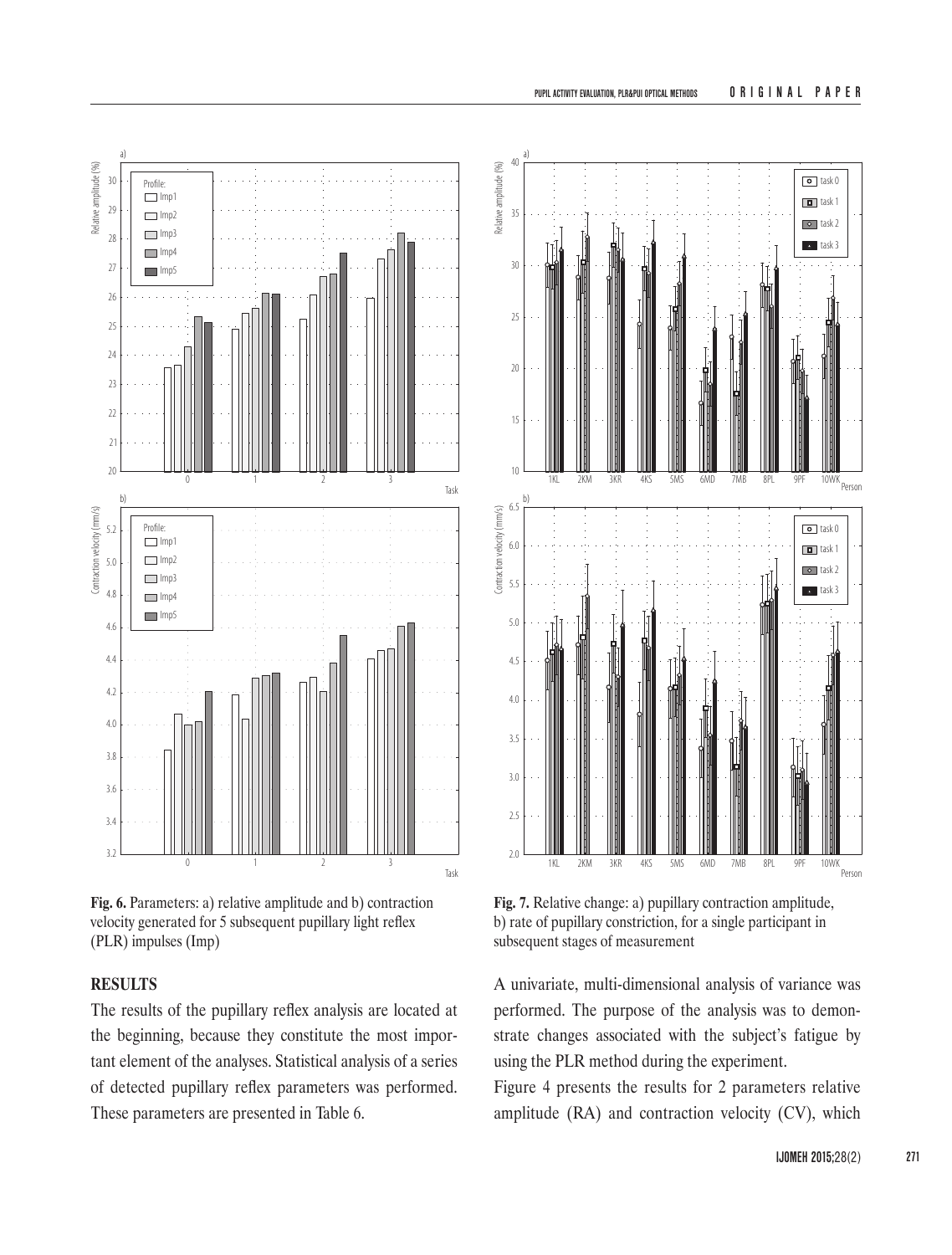### **ORIGINAL PAPER** K. RÓŻANOWSKI ET AL.



**Fig. 8.** a) Relative value of Pupillary Unrest Index (rPUI®) parameter for a single person at subsequent measurement points, b) declared Stanford Sleepiness Scale (SSS) values at subsequent measurement points

were proven to be significantly statistically different  $(p < 0.05)$ .

The test probability is shown in each figure (Figure 4). The differences in other parameters as determined by the 4 sets of PLR measurements (Table 6) were not statistically significant.

Figure 4 shows a change in the average values for the RA and the CV parameters for both eyes and 5 light stimuli. Statistically significant difference of  $p = 0.00105$  for RA and  $p = 0.00144$  for CV, is evident.



**Fig. 9.** Pupillary Unrest Index (rPUI®) value: a) for the entire group (total), and b) individually for all persons studied, shown according to subsequent measurement windows

**Table 6.** Statistically analyzed pupillary light reflex (PLR) parameters

| Parameter                 | Unit |
|---------------------------|------|
| Latency                   | S    |
| Duration of reaction      | S    |
| Amplitude                 | mm   |
| Relative amplitude        | %    |
| Contraction velocity      | mm/s |
| Dilatation velocity       | mm/s |
| 2/3-constriction interval | mm   |
| 2/3-constriction time     | S    |
| 1/3-redilation interval   | mm   |
| $1/3$ -redilation time    | S    |
| Time of minimum diameter  | S    |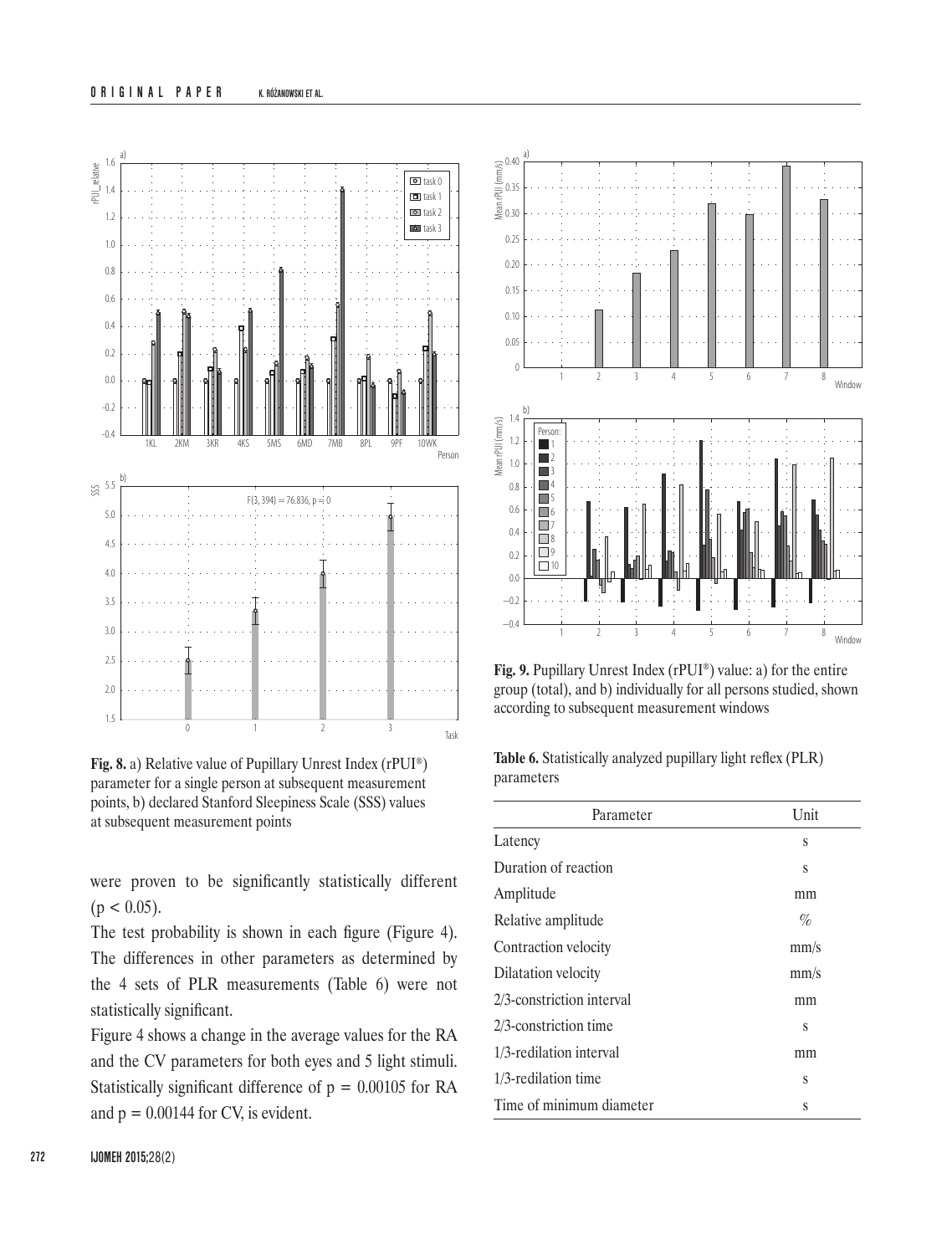

max – maximal value; min. – minimal value.

APK apparatus – Piórkowski and cross devices (visual-motor coordination test device).

**Fig. 10.** a) Response times measured with the APK apparatus, b) number of correct answers at subsequent measurement points

Tables 1 and 2 show the average values of RA and CV along with the standard deviation recorded at subsequent periods of measurement.

As regards the RA and the CV parameter, *post hoc* analyses were performed, the results of which are presented in Tables 7 and 8.

The tests clearly show that it is possible to identify changes in the pupillary reflex on the basis of RA and CV in the 3rd and 4th measurement. The statistically significant results are also present between the 2nd and the 4th measurement.

**Table 7.** Results of the *post hoc* analysis (LSD test) for relative amplitude (RA)

| <b>Task</b> | $LSD$ test $(RA)$ |       |       |       |  |  |
|-------------|-------------------|-------|-------|-------|--|--|
|             | 0                 |       |       |       |  |  |
| 0           |                   | 0.161 | 0.009 |       |  |  |
| 1           | 0.161             |       | 0.235 | 0.028 |  |  |
| 2           | 0.009             | 0.235 |       | 0.310 |  |  |
| 3           |                   | 0.028 | 0.310 |       |  |  |

LSD – as in Table 3.

**Table 8.** Results of the *post hoc* analysis (LSD test) for contraction velocity (CV)

|             | $LSD$ test $(CV)$ |       |       |       |  |  |
|-------------|-------------------|-------|-------|-------|--|--|
| <b>Task</b> | 0                 |       |       | 3     |  |  |
| $\theta$    |                   | 0.156 | 0.004 |       |  |  |
| 1           | 0.156             |       | 0.140 | 0.017 |  |  |
| 2           | 0.004             | 0.140 |       | 0.362 |  |  |
| 3           | $\mathbf{0}$      | 0.017 | 0.362 |       |  |  |

LSD – as in Table 3.

The PLR results were referred to the results of PST (PUI), as a widely-adopted and recognized method for the assessment of fatigue. A 1-dimensional, 1-way analysis of variance was used in the case of the PLR. The analysis took into account only one rPUI® parameter and the Task factor. In this case, the purpose of the analysis was to show the changes associated with fatigue as measured by the PUI over duration of the experiment.

The results are in line with expectations. Subsequent measurement periods show the growth of the rPUI relative parameter. A proper trend of changes is preserved along with the differences in the average values of rPUI relative, which are large enough to yield values of  $p < 0.005$  in the subsequent measurements.

The rPUI relative parameter was assigned for the analysis. It represents the relative change of rPUI® and eliminates the individual characteristics affecting the rPUI® value, which is different in each individual.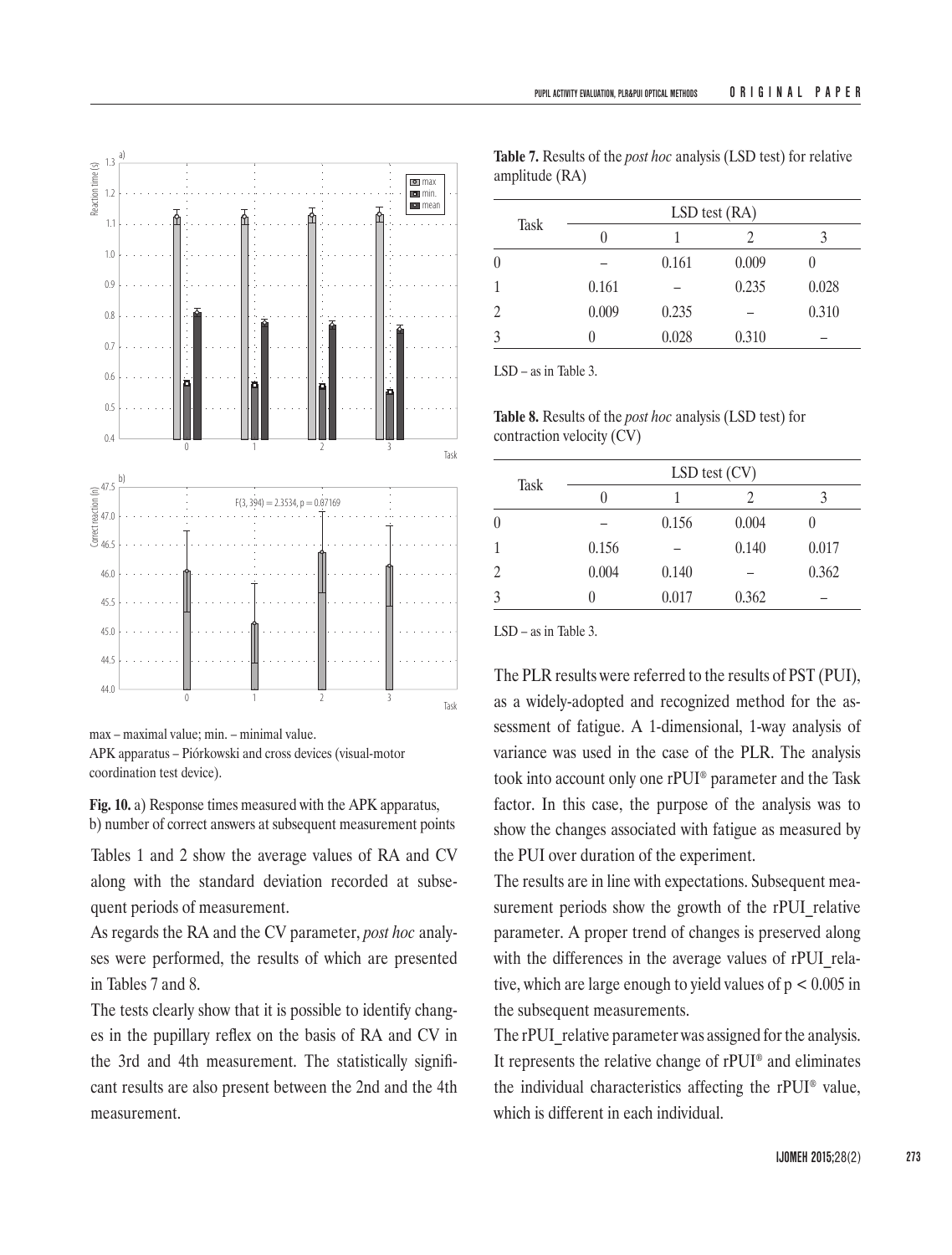#### **ORIGINAL PAPER** K. RÓŻANOWSKI ET AL.



PLR: pulse =  $250 \text{ ms}$ ,  $\lambda = 660 \text{ nm}$ .

**Fig. 11.** Source data recorded in the pupillary light reflex (PLR) study – person no. 3, 4 tasks, 5 pulses each: a) left eye, b) right eye

Mean rPUI® values were calculated from the obtained measurement data and a relative growth of this indicator was independently analyzed for each person. It was observed that the rPUI® parameter is highly personalized. For this reason, rPUI relative parameter was set up to estimate the relative change in the amplitude of involuntary, oscillating movements of the pupil relative to the 1st measurement (Task 0). Changes in behavior are similar, regardless of absolute rPUI® value or relative individual value being analyzed. Comparison of the results presented in Figures 4 and 5

shows an agreement between the parameters obtained by the PLR and the PST methods.

Tables 9 and 10 show the average values of the rPUI® and the rPUI relative parameters at subsequent measurements.



**Fig. 12.** Source data for Pupillary Unrest Index (rPUI®) – sequence of 4 measurements (tasks), person no. 3

As in the case of parameters obtained in the PLR test, the *post hoc* analysis was also performed for the rPUI\_relative parameter. The obtained results show that changes in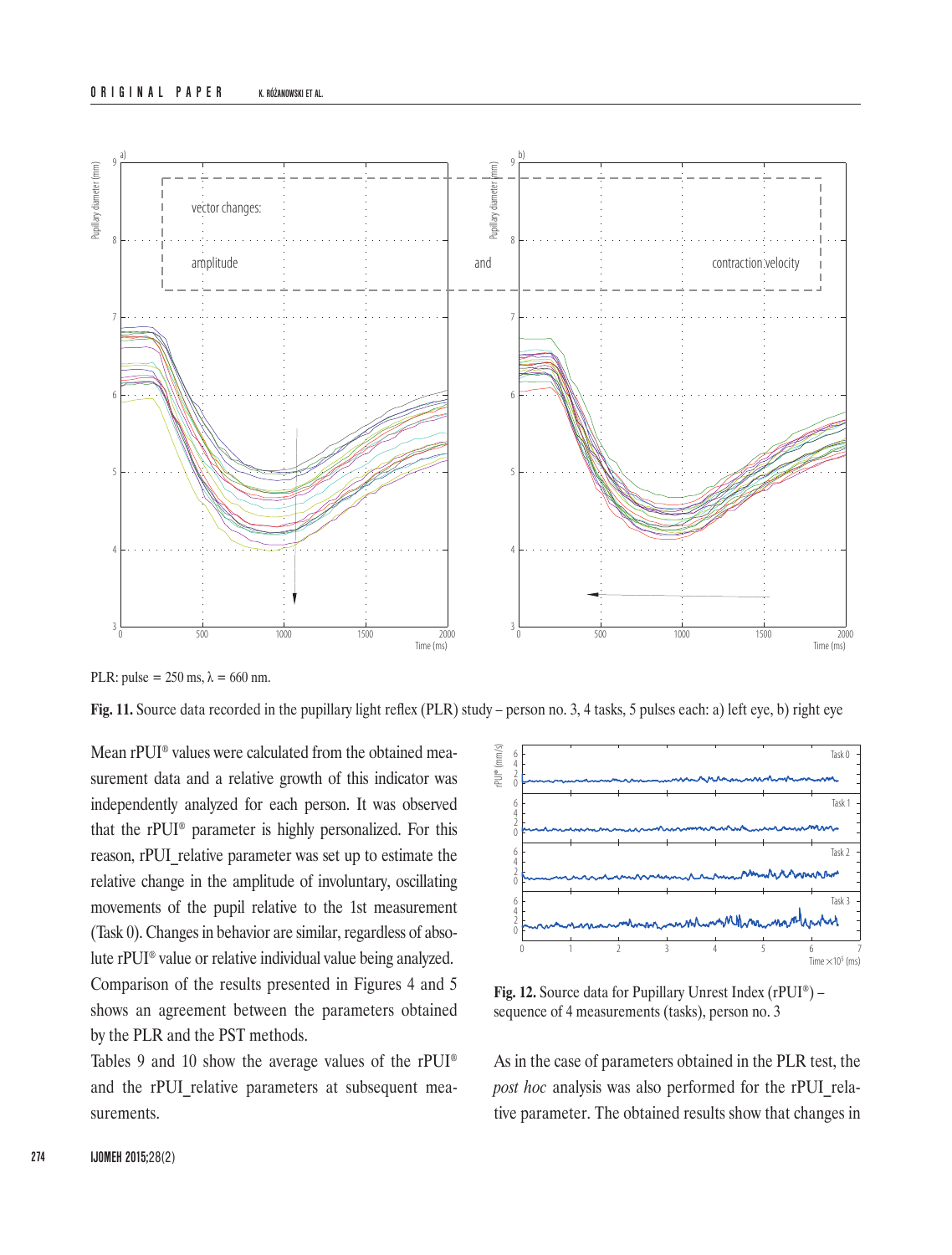| <b>Task</b>    | PUI measurements | $r$ PUI® |      |      |
|----------------|------------------|----------|------|------|
|                | (n)              | M        | min. | max  |
| Total          | 40               | 0.83     | 0.23 | 2.28 |
| $\theta$       | 10               | 0.62     | 0.23 | 1.13 |
| $\mathbf{1}$   | 10               | 0.76     | 0,29 | 1.37 |
| $\overline{2}$ | 10               | 0.91     | 0.36 | 1.63 |
| 3              | 10               | 1.02     | 0.38 | 2.28 |

**Table 9.** Pupillary unrest index (rPUI®) results at subsequent measurement points (Task 0–3)

rPUI® – the pupillary unrest index (PUI) determined by AmTech, used interchangeably with PUI for the remainder of this article. Other abbreviations as in Table 1 and Figure 10.

**Table 10.** Relative results rPUI® at subsequent measurement points (Task 0–3)

| <b>Task</b>    | PUI measurements |                  | rPUI relative |              |  |  |
|----------------|------------------|------------------|---------------|--------------|--|--|
|                | (n)              | M                | min.          | max          |  |  |
| Total          | 40               | 0.28             | $-0.08$       | 1.41         |  |  |
| $\theta$       | 10               | $\left( \right)$ | $\theta$      | $\mathbf{0}$ |  |  |
| 1              | 10               | 0.13             | 0.01          | 0.39         |  |  |
| $\overline{2}$ | 10               | 0.28             | 0.07          | 0.56         |  |  |
| 3              | 10               | 0.39             | $-0.08$       | 1.41         |  |  |

Abbreviations as in Table 1 and 9 and Figure 10.

this parameter are so substantial in subsequent measurements that their differences are statistically significant in any combination of measurements (Table 3).

As a result of a strong similarity in the behavior of parameters obtained by the PLR and the PST, the authors were able to perform an analysis to try to determine the optimal method of measurement using the PLR only. In the experiment, the PLR was measured through a series of 5 light pulses. Thus, the authors wanted to find out what effects the number of light pulses had on the values of RA and CV, and whether there was any association with the level of fatigue (measuring period). Due to the size of the population tested, Figure 6 shows the average values of RA and CV taking into consideration the number of stimulations

applied (Profile 1–5), without providing the results of statistical tests. It can be concluded that in both parameters – RA and CV, the 5th stimulation produced larger and more visible changes as compared to the 1st stimulation.

Since the authors had the results of 5 light stimulations, an independent analysis of variance for the Profile factor (light pulse number) was conducted. It took into account the individual light pulses independently and observed their variation at subsequent periods of measurement.

Analysis of data presented in Table 4 indicates that the method of pupil stimulation has significant influence on the values of RA and CV parameters. With only a single stimulation and p value of  $< 0.05$ , it would be impossible to distinguish between the different phases of the test*.*  In the univariate analysis of variance for the Task factor, both RA and CV showed relatively small inter-group variability in comparison to intra-group variability, with the following values:  $p_{RA_1} = 0.591$  and  $p_{CV_1} = 0.188$ . Having only a single pupillary reflex measurement, it would be impossible to assess the level of increased sleepiness in subsequent measurement sessions likewise in the case of 2 and 3 light stimuli where the p values were higher than 0.05. Utilization of a series of 4 stimuli on a single eye provided a statistically significant difference between RA and CV values in subsequent sessions (Task),  $p_{RA_4} = 0.003$ ,  $p_{CV_4} = 0.003$ . This difference increased when the results of the 5th stimulation were added to the analysis.

The answer as to why this was occurring was presented in Figure 5, which displays values for RA and CV parameters for the 5 consecutive pulses in a given measurement session. Each subsequent Task displayed a growing tendency for greater contraction in a shorter time.

This phenomenon was also reflected in Figure 13, which displays the differences in pupillary reflex for the right and left eye (the right eye was stimulated first).

The authors present a graphical representation of the key parameters obtained by the PLR (RA and CV) method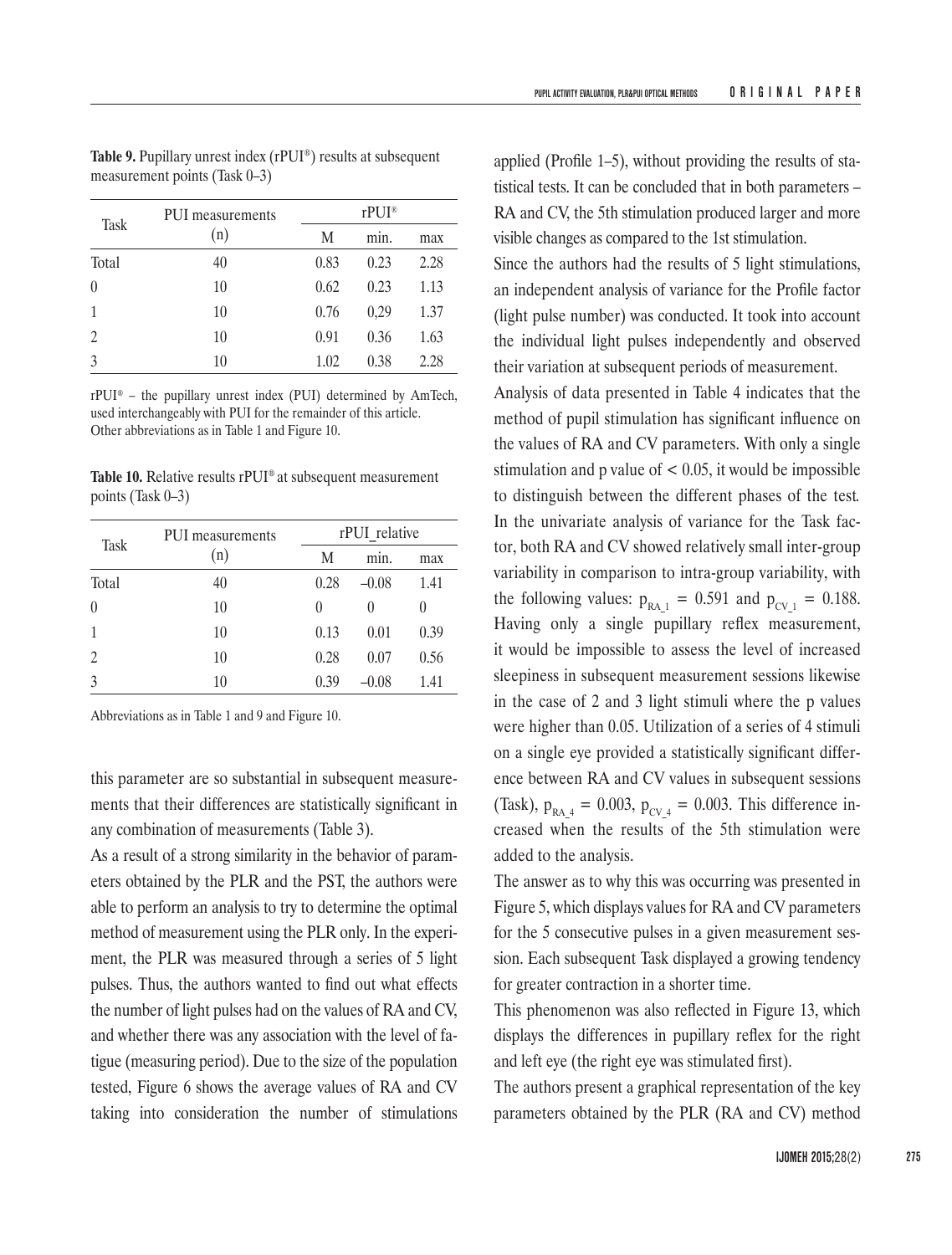

**Fig. 13.** Parameters a) relative amplitude and b) contraction velocity generated independently for the left and the right eye

(Figure 7) and the PST (rPUI®) method (Figure 8a) to demonstrate the individual behavior of these variables. The results shown in Figure 10, i.e., the constant values of Reaction time and Number parameters, suggest sleep deprivation. The results of analysis of variance confirm the permanence of the average values of these variables in the subsequent points of measurement. In both cases, no statistical significance for the Task factor was observed.

A comparative analysis of Figure 4, 5, and 8b clearly shows a strong similarity in the behavior of the PLR, rPUI®, and SSS parameters.

The authors aimed at determination of the minimum requirements for a highly sensitive method of assessment of fatigue, faster than the PST, which takes 11 min to complete. Nonetheless, the authors are convinced that future studies performed on a larger group of subjects will demonstrate a stronger correlation of these behaviors.

The entire experiment with the analysis was conducted in an attempt to find a quick method of assessment of fatigue using PST, and consequently the PLR. Since the system used in the study allowed for rPUI® calculation in 8 measurement windows for a total of an 11-min measurement period, analysis of its behavior during the experiment was performed. The parameter was calculated every 82.5 s. The results are shown in Figure 14.

Figure 9b shows individual differences between the parameter values. Relationship between rPUI® and the task number is preserved regardless of the test duration (Figure 14). Task 3 in Figure 14 was performed in a state of greatest fatigue, as manifested by the largest amplitude of change in pupil size, per unit of time.

$$
Err_{rPUI_i} = 1 - \left(\frac{\frac{1}{K} \sum_{j=1}^{K} rPUI_j}{\frac{1}{N} \sum_{i=1}^{K} rPUI_i}\right) \times 100\%
$$
 (1)

where:

 $N$  – maximal number of windows ( $N = 8$ ),

I – window number, for which error is calculated,

K – window number, at which hypothetical test conclusion occurs.

Analysis of estimation error  $Err_{\text{PIII}}$  in Figure 15, Table 5 indicates that amplitude variations of rapid, involuntary and oscillatory changes of pupil diameter displayed fairly linear characteristics. In the 5th window, at 412.5 s of the study, rPUI® reached value, which despite minor variations, was maintained for the remainder of the study. If we were to take values from individual measurement windows to estimate the resultant rPUI®, then one could say that we managed to shorten the measurement period by nearly 40%. However, rPUI® calculation method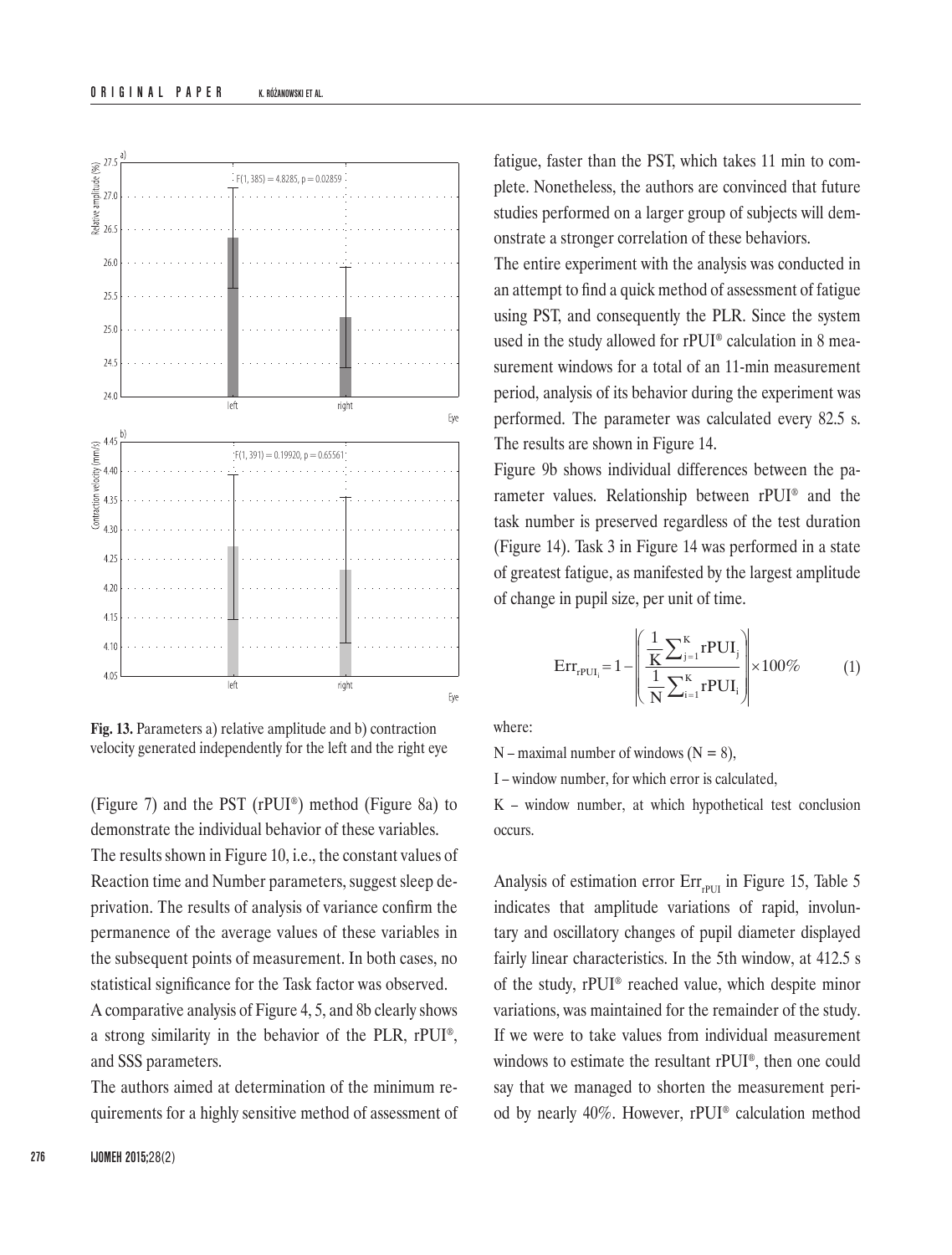

**Fig. 14.** Pupillary Unrest Index (rPUI®) value for all persons  $(N = 10)$  studied at consecutive measurement windows, separated into tasks



**Fig. 15.** Pupillary Unrest Index (rPUI®) estimation error in terms of the duration of study

implemented by the F²D Fit-For-Duty system uses the average value of all 8 measurement windows. Upon acceptance of measurement error  $Err_{\text{rPUI}}$  < 10%, the resulting reduction in measurement time is only 12.5%.

#### **DISCUSSION**

An increase in the relative amplitude and contraction velocity parameters is due to reduced SNS activity and increased PNS activity. Comparison of the results with PUI measurements allows for an indirect assumption that PLR may be used to assess the level of sleepiness and alertness, given that an accurate measurement system is used.

When analyzing the results presented in Figure 5 and Figure 8b, it is evident that both: the objective fatigue expressed by the rPUI®, and the subjective fatigue (SSS test), increased with each subsequent measurement.

During the PLR experiment, the authors measured the RA and the CV parameters with stimulation of the left and right eye. Interesting results were observed. The obtained values should be identical regardless of the stimulated eye. The results in Figure 13 showed a variation. This observation is important in the context of the development of an optimal method of measurement. The difference in the obtained values is most likely due to accommodation time of the eye measured as the 2nd one, and the influence of stimulation of the opposite eye. The eye examined as the 2nd one (the left eye) was blacked out for 2.5 min longer than the right eye and was subjected to an extended stimulation with light, 5 passive flashes and 5 direct flashes.

A graphical representation of the key parameters obtained by the PLR method (Figure 7) and the PST method (Figure 8a) demonstrates the individual behavior of the variables. Although the average values for the entire population demonstrate an increase with consecutive periods of measurement (Task), this behavior was not uniformly observed. This finding raises 2 very interesting conclusions. Individual changes in parameters are strongly associated with the human circadian cycle. In most cases (6 persons), the critical time of functioning in the morning occurred at 4:00 a.m. In 4 individuals it shifted to 6:30 a.m. (the 4th period of measurement during the experiment). Two phases of fatigue arouse from the 4 periods of measurement. The 1st phase lasting until 2:30 a.m. consisted of the first 2 measurements and the 2nd phase consisted of the subsequent 2 measurements ending at 6:30 a.m. Figures 7 and 11a show that in the 2nd phase, 90% of the cases displayed an increase in the parameters obtained from the PLR and the PST. An exception is a test subject marked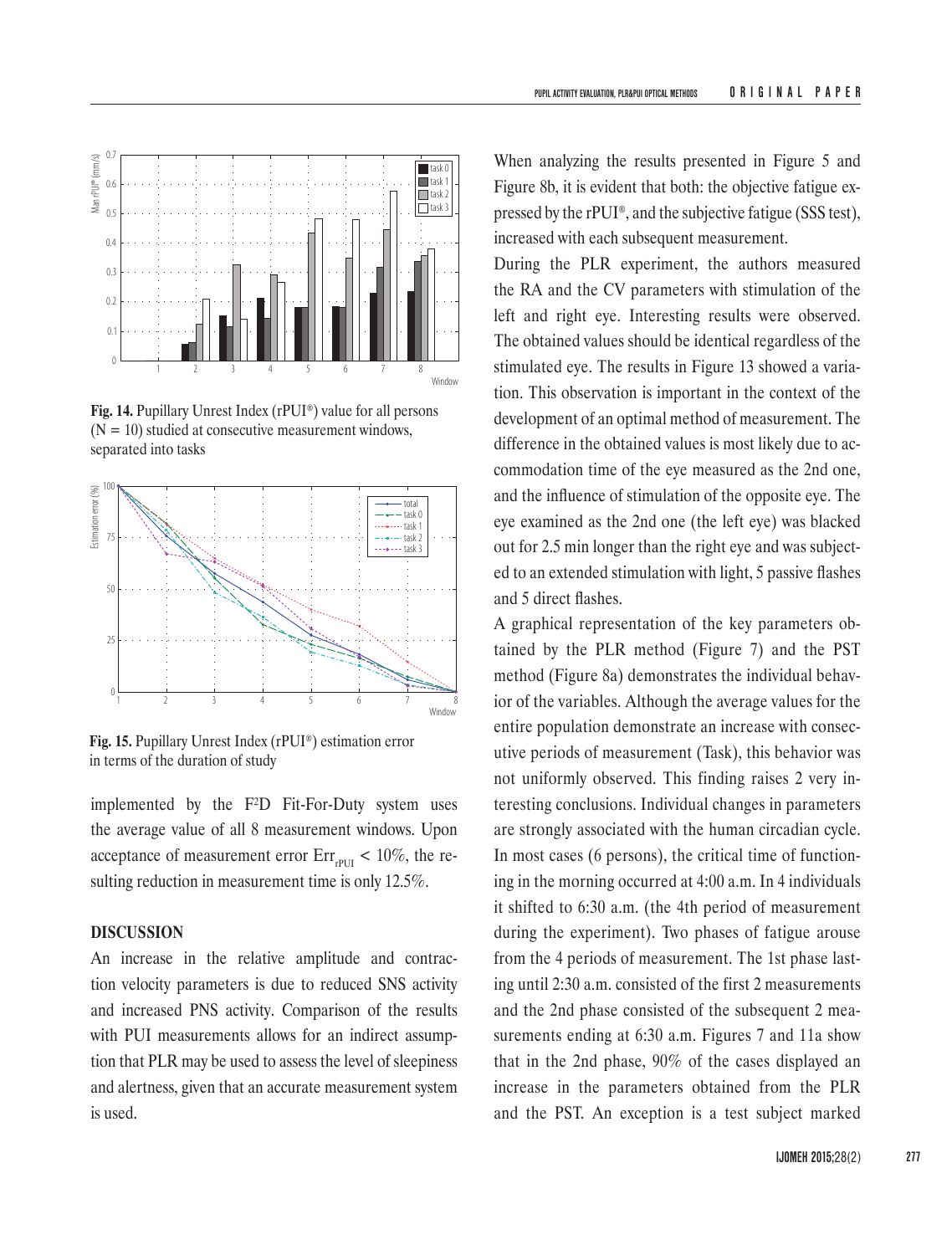| Task     | Correct reactions | <b>RT</b><br>max |           | $RT_{min.}$ |           | RT    | mean      |  |
|----------|-------------------|------------------|-----------|-------------|-----------|-------|-----------|--|
|          | (n)               | M                | <b>SD</b> | М           | <b>SD</b> | M     | <b>SD</b> |  |
| Total    | 398               | 1.129            | 0.122     | 0.572       | 0.049     | 0.781 | 0.070     |  |
| $\theta$ | 99                | 1.126            | 0.081     | 0.582       | 0.051     | 0.813 | 0.081     |  |
|          | 102               | 1.125            | 0.085     | 0.578       | 0.058     | 0.780 | 0.063     |  |
| 2        | 98                | 1.131            | 0.044     | 0.572       | 0.044     | 0.772 | 0.050     |  |
| 3        | 99                | 1.133            | 0.210     | 0.554       | 0.034     | 0.758 | 0.070     |  |

**Table 11.** Reaction times (RT) measured with the APK apparatus at subsequent measurement points (Task 0–3)

Abbreviations as in Table 1 and Figure 10.

**Table 12.** Correct reactions measured with the APK apparatus at subsequent measurement points (Task 0–3)

|              |     | Correct reactions |     |
|--------------|-----|-------------------|-----|
| Task         | n   | M                 | SD  |
| Total        | 398 | 45.9              | 3.5 |
| $\theta$     | 99  | 46.1              | 3.6 |
| $\mathbf{1}$ | 102 | 45.1              | 3.8 |
| 2            | 98  | 46.4              | 2.9 |
| 3            | 99  | 46.1              | 3.8 |

Abbreviations as in Figures 1 and 10.

as Person 9PF. This finding may have been caused by a temporary stimulation of the subject, perhaps due to a change in the music that was played to all the test subjects. Although these sounds were of similar tone, they could have had an excitatory effect on the test subject. It also demonstrates the importance of the environment in which the research is conducted.

From the point of view of the authors, it is important that the changes occurring in the 2 phases of the experiment were consistent in most cases (PLR vs. PST). The differences that occurred were likely the result of a temporary stimulation that may occur during minor sleep deprivation. The PLR and the PST measurements were performed consecutively and lasted a minimum of 16 min. The PST measurement lasted 11 min, while the dual PLR measurement lasted 2.5 min for each eye. Activation of the SNS and the PNS may occur during this

time. It indicates a very sensitive method of measurement capable of identifying states of ANS arousal during sleep deprivation lasting less than 48 h.

The experiment utilized equipment that recorded response times to light stimuli and the number of correct responses (Tables 11 and 12). As indicated, a proper experimental group was chosen – a group that was able to adapt to the study conditions and requirements, resulting in similar findings of a 7-h-long test performed at night time. It is not difficult to breakdown the compensation mechanism for physical, mental and sensory fatigue. However, it was the goal of the study to conduct the measurements at monotony of the night and with no sources of stimulation. Analysis of the ANS behavior as reflected in the PLR phenomenon could have been conducted only under the conditions of time passing, darkness and sight fixated on the moving objects. Changes were observed and correlated fully with the results of the SSS questionnaire and the changes in rPUI®.

The authors depended on the continued psychophysical ability of the test subjects, despite the observed sleep deprivation. This enabled them to monitor the level of fatigue and assess the likelihood of falling asleep during PST testing. Experiment setting, standards associated with research equipment, methods of measurement and disciplined implementation of methodology enabled the determination of key parameters that are critical in terms of the structure of an optical sensor.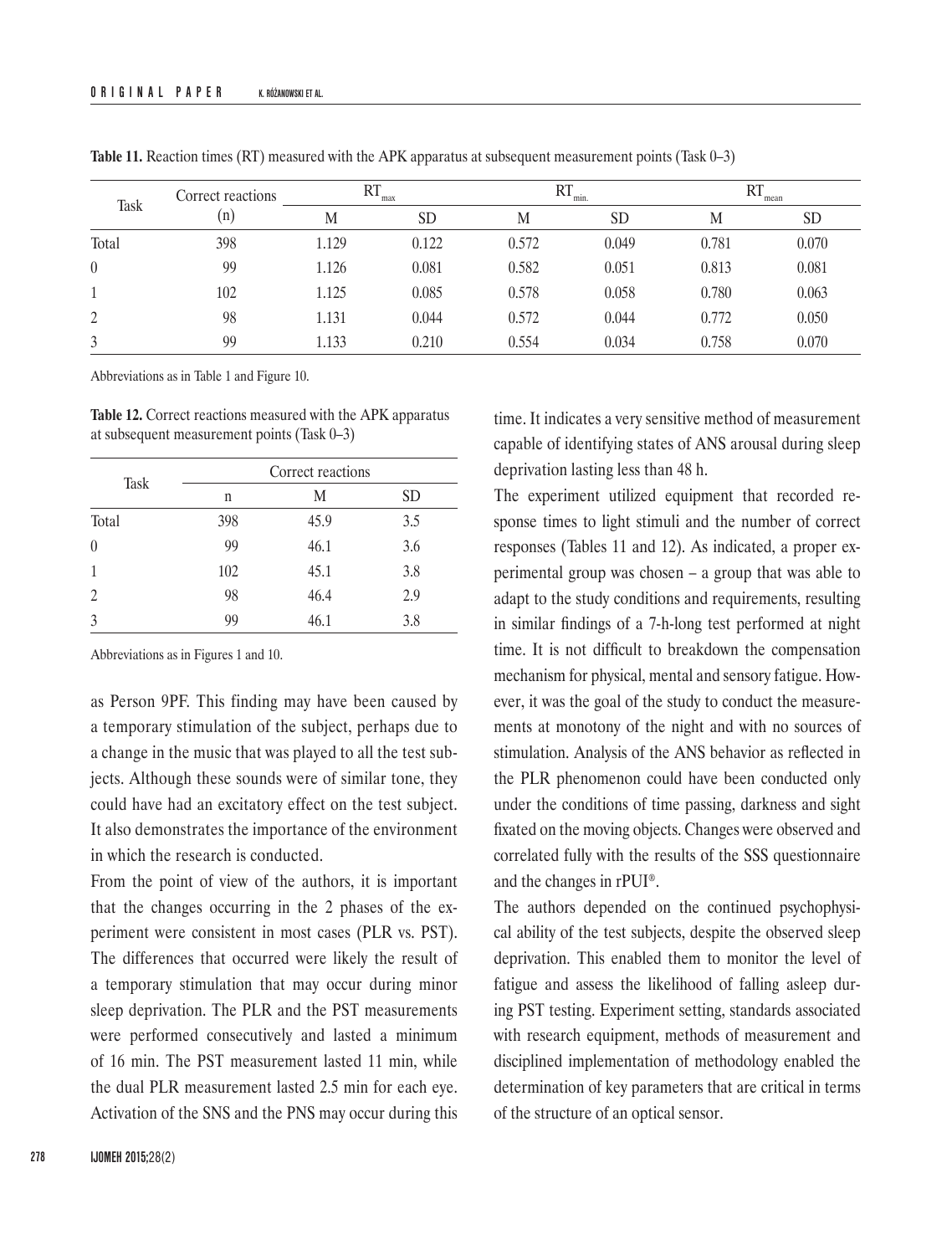# **CONCLUSIONS**

The aim of the study was to find indicators for a quick and accurate method of assessment of fatigue manifested by somnolence among individuals performing tasks under dynamic or even extreme conditions. Analysis of pupil behavior was used for this purpose. Pupil behavior was analyzed during excitation by a pulse of light lasting 250 ms and a wavelength of 660 nm, also known as PLR, and involuntary, oscillating pupil movement recorded in complete darkness (PST). According to the standards, PST testing is performed for 11 min. This length of time is accepted in the laboratory environment and requires that scene images be obscured. This obviously makes performing the duties of an operator impossible as would be the case in monitoring drivers, crane operators, engine drivers, pilots, not to mention soldiers in combat.

The authors conducted a unique study attempting to compare 2 physiological phenomena associated with pupil behavior under various conditions. The pupillographic sleepiness test (PST) was regarded as a reference, described in the literature as an indicator of the level of sleepiness. The designed experiment, which identified the parameters of pupillary reflex reactions to stimulation with light, demonstrated a close relationship between the changes occurring in rPUI® and those taking place in relative amplitude and contraction velocity. The article presents only those parameters (see Table 6), which similarly to rPUI® were shown to be statistically different in subsequent measurements. This is an extremely important observation, which suggests that the selected PLR parameters may indeed indicate reduced concentration or sleepiness in humans.

These parameters reflect changes taking place in the autonomic nervous system caused by even minor sleep deprivation  $(< 48 \text{ h})$ .

This data may be obtained over 4 times faster and without the need of obscuring the operator's field of vision. Shorter duration of the study may be accomplished by abandoning serial pupillary reflex measurements, as was the case in this

experiment. This is of great significance in cases where the measurement is done with a mobile device and under dynamic conditions. It should be also noted that the sequence of applied stimuli affects the values of dynamic PLR parameters, especially RA and CV. These parameters are characterized by high inter-subject variability.

However, shortening the duration of PST examination provides little benefit, because in the case of a relatively large rPUI® estimation error, the amount of time saved will be small. The study results suggest that the duration of PST examination may be shortened by about 12% with maintained margin of error of 10%. This confirms the benefit of technology developed on the basis of PLR.

Sleep deprivation measurements were conducted 4 times and the time between them was controlled in terms of activities performed by the respondents. They participated in truck simulator sessions that did not require physical effort and were preceded by psychological control tests. The measured reaction times (RT *–* Figure 10a) and the number of correct responses (N *–* Figure 10b) before subsequent measurement phases (labeled on the graphs as: Task 0, Task 1, Task 2, Task 3) did not show any statistically significant differences.

The measured reaction times and N parameters reflect psychomotor ability at a constant level, while PLR/ rPUI®/SSS indicators show significant changes associated with reduced alertness or increased sleepiness.

These results support the idea that PLR can be effective in the assessment of sleepiness. Subjective feeling of sleepiness was evident in the study subjects. Test consistent with the SSS clearly shows that a sense of fatigue in the study participants increased by 100% during the experiment. The authors were able to define the relationship between the PUI, PLR and SSS. The results of simple psychological tests focusing on temporary psychomotor ability, along with SSS results suggest that the PLR can be an effective and accurate indicator of fatigue used not only in a laboratory setting.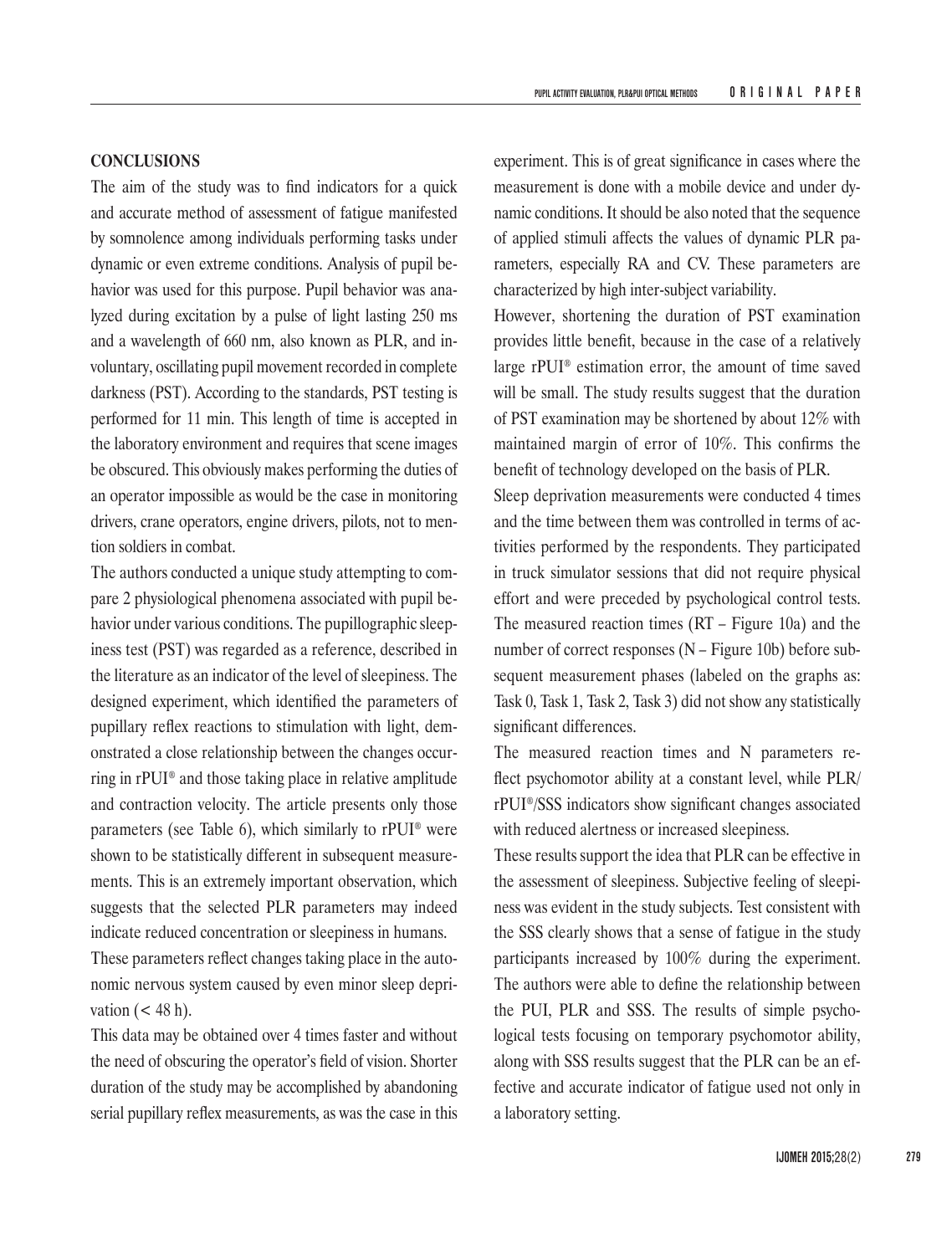These observations contribute significantly to the development of a rapid, objective and accurate assessment of fatigue models in terms of reduced concentration and sleepiness. They may be implemented in precision optical sensors, which are part of real-time fatigue assessment systems.

However, a more precise description of the correlation between these 2 methods requires further studies on a larger group of subjects.

The authors are currently conducting research on objective methods for the verification of sensitivity and accuracy of optical fatigue sensors based on PLR, through the use of functional neuroimaging (fMRI) and multichannel mapping of bioelectric activity in the brain. Such combination of methods will allow for an objective, neurometric evaluation of the processes of fatigue, reduced concentration, sleepiness with a decreased response to external factors. The fMRI method enables imaging of blood flow changes in brain structures involved with the activities designed in the experiment. In the case of studies in which both specificity and sensitivity are recorded simultaneously, the reliability may reach values close to 100%.

#### **REFERENCES**

- 1. Różanowski K, Murawski K. Optical sensor to monitor pupillary light reflex. Acta Phys Pol A. 2013;124(3):558–62.
- 2. Różanowski K, Murawski K. An infrared sensor for eye tracking in a harsh car environment. Acta Phys Pol A. 2012; 122(5):874–9.
- 3. Życzkowski M, Różanowski K, Murawski K, Karol M, Markowski P. Research and parameter optimization the infrared sensor for eye track. Acta Phys Pol A. 2012;122(5):942–5.
- 4. Murawski K, Różanowski K, Krej M. Research and parameter optimization of the pattern recognition algorithm for the eye tracking infrared sensor. Acta Phys Pol A. 2013;124(3):513–6.
- 5. Murawski K, Różanowski K. Pattern recognition algorithm for eye tracker sensor video data analysis. Acta Phys Pol A. 2013;124(3):509–12.
- 6. Piotrowski Z, Różanowski K. Robust algorithm for heart rate (HR) detection and heart rate variability (HRV) estimation. Acta Phys Pol A. 2010;118(1):131–5.
- 7. Wilhelm B, Wilhelm H, Streicher P, Lüdtke H, Adler M. Pupillography as an objective attention test. Wien Med Wochenschr. 1996;146(13–14):387–9.
- 8. Ferrari GL, Marques JLB, Gandhi R, Heller SR, Schneider FK, Tesfaye S, et al. Using dynamic pupillometry as a simple screening tool to detect autonomic aeuropathy in patients with diabets: A pilot study. Biomed Eng Online. 2010;9:26, [http://dx.doi.org/10.1186/1475-925X-9-26.](http://dx.doi.org/10.1186/1475-925X-9-26)
- 9. Kawasaki A, Kardon RH. Disorders of the pupil. Ophthalmol Clin North Am. 2001;14(1):149–68.
- 10. Duffey RJ, Leaming D. US trends in refractive surgery: 2003 ISRS/AAO survey. J Refract Surg 2005;21(1):87–91.
- 11. Loewenfeld I, Lowenstein O. The pupil: Anatomy, physiology, and clinical applications. Iowa State University Press; 1993.
- 12. Fotiou DF, Stergioua V, Tsiptsiosa D, Litharib C, Nakouc M, Karlovasitoua A. Cholinergic deficiency in Alzheimer's and Parkinson's disease: Evaluation with pupillometry. Int J Psychophysiol. 2009 Aug;73(2):143–9, [http://dx.doi.](http://dx.doi.org/10.1016/j.ijpsycho.2009.01.011) [org/10.1016/j.ijpsycho.2009.01.011](http://dx.doi.org/10.1016/j.ijpsycho.2009.01.011).
- 13. Höfle M, Kenntner-Mabiala R, Pauli P, Alpers GW. You can see pain in the eye: Pupillometry as an index of pain intensity under different luminance conditions. Original research article. Int J Psychophysiol. 2008 Dec;70(3): 171–5, [http://dx.doi.org/10.1016/j.ijpsycho.2008.06.008.](http://dx.doi.org/10.1016/j.ijpsycho.2008.06.008)
- 14. McLaren JW, Hauri PJ, Lin S-C, Harris CD. Pupillometry in clinically sleepy patients. Original research article. Sleep Med. 2002 July;3(4):347–52.
- 15. Kaltsatou A, Kouidi E, Lithari C, Koutlianos N, Fotiou F, Deligiannis A. Assessment of cardiac autonomic function in dynamic athletes by pupillometry. Int J Psychophysiol. 2010 Sep;77(3):283–4, [http://dx.doi.org/10.1016/j.ijpsycho.](http://dx.doi.org/10.1016/j.ijpsycho.2010.06.148) [2010.06.148](http://dx.doi.org/10.1016/j.ijpsycho.2010.06.148).
- 16. Payen JF, Isnardon S, Lavolaine J, Bouzat P, Vinclair M, Francony G. Pupillometry in anesthesia and critical care. Ann Fr Anesth Reanim. 2012 Jun;31(6):e155–9.